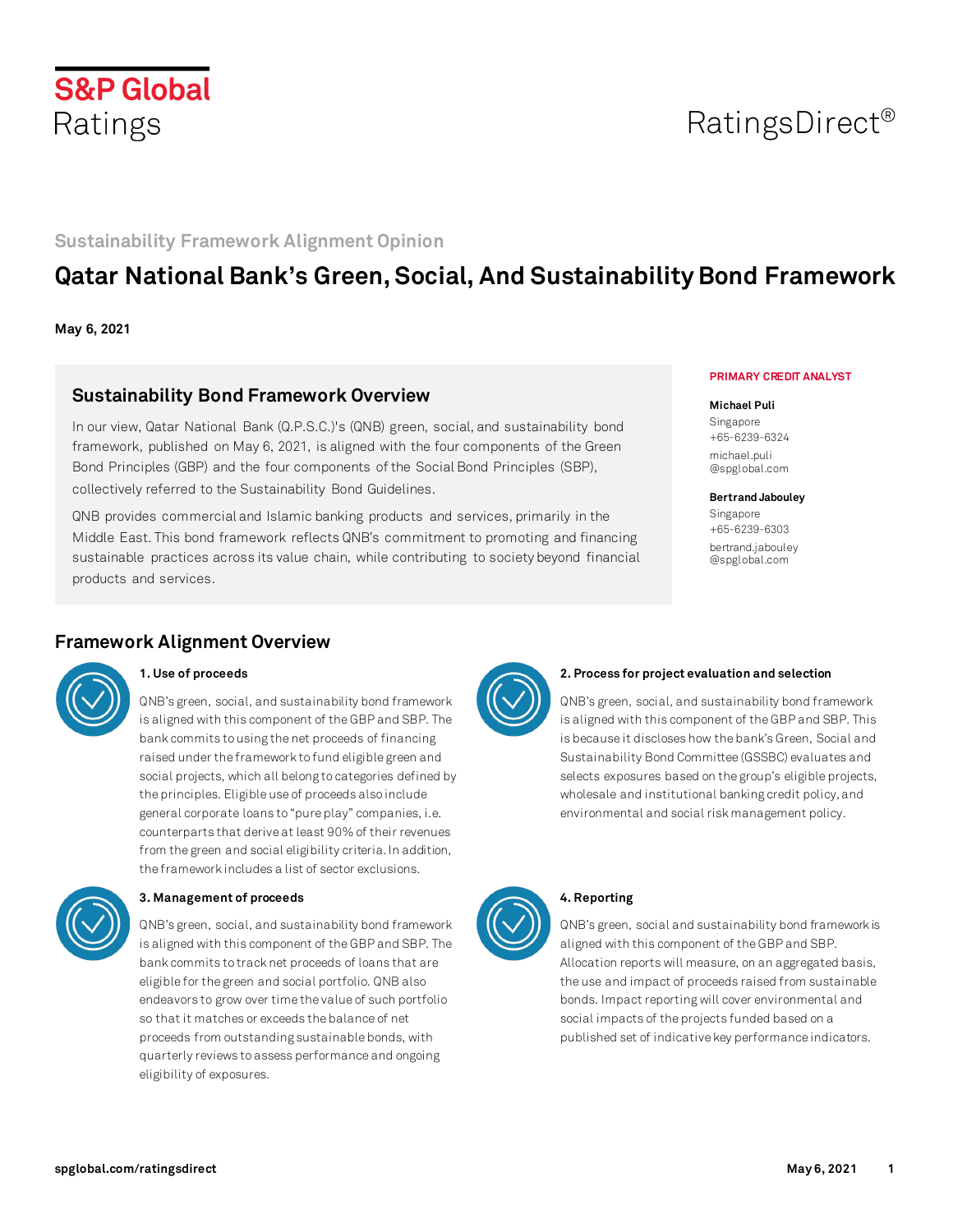### **Issuer Sustainability Objectives**

QNB's goal is to ensure its long-term financial performance by delivering value to its key stakeholders by incorporating environmental, social, and ethical considerations in its business decisions. Financial stability, performance, and risk management are the group's top priorities, compared to community investment, financial inclusion, responsible procurement, and the environmental impact from its operations. The bank's bond framework consists of three pillars: sustainable finance (selection of sustainable exposures), sustainable operations (minimization of its own environmental footprint while maximizing the positive social impact of the business), and beyond banking (philanthropic initiatives in favor of communities). To achieve these objectives, the group finances the growth of small-to-midsize enterprises (SMEs), engages in responsible customer communication and marketing, and focuses on socioeconomic development of communities where it operates. The executive-led Group Strategy Committee is the key decision-making authority for sustainability matters, and reports to the board of directors at least annually.

QNB's green and social loan portfolio eligibility criteria aligns with 13 of the United Nation's Sustainable Development Goals (SDGs), with a focus on sustainable cities and communities. This reflects the group's investment in green buildings (mostly in the U.K. and Qatar), renewable energy, clean transportation, and pollution prevention to a lesser extent. In addition, the specific target population for QNB's social initiatives are the underserved who lack access to essential goods and services. QNB is a signatory to the United Nations Global Compact (UNGC) and is committed to the incorporation of UNGC's Ten Principles into its strategy, operations, and stakeholder engagement.

### **Framework Description**

### **1. Use of proceeds**



The GBP and SBP stipulate that a seeker of finance should commit the net proceeds of an issuance exclusively to eligible green and social projects. According to the GBP, eligible projects will seek to achieve at least one of five environmental objectives: (1) climate change mitigation; (2) climate change adaptation; (3) natural resource conservation; (4) biodiversity conservation; and (5) pollution prevention and control. According to the SBP, following eligible project categories capture the most common social issues: (1) affordable basic infrastructure; (2) access to essential services; (3) affordable housing; (4) employment generation and programs designed to prevent or alleviate unemployment; (5) food security and sustainable food systems; and (6) socioeconomic advancement and empowerment.

We regard QNB's bond framework to be aligned with the use of proceeds component of the GBP and SBP.

QNB commits to allocate all net proceeds of bonds issued under its framework to exclusively (re)finance green and social projects.

It maintains and regularly reviews a broad exclusions list (e.g. fossil fuel energy, weapons and defense, mining, palm oil, etc). The framework clearly articulates the category, definition, eligibility, and mapping of financed projects to UN Sustainable Development Goals.

Eligibility criteria for exposures cover green buildings, renewable energy, clean transportation, biodiversity, water, and pollution prevention. These categories address the five environmental objectives of the GBP. For example, financing the construction or renovation of buildings (with clear minimum energy saving targets) helps to mitigate climate change. Financing organic agriculture, forestry stewardship, sustainable fisheries, and wastewater treatment projects with sustainable credentials supports resource and biodiversity conservation.

Social projects focus on the general public, particularly the underserved, via explicit support for five out of the six SBP categories. The framework addresses financing of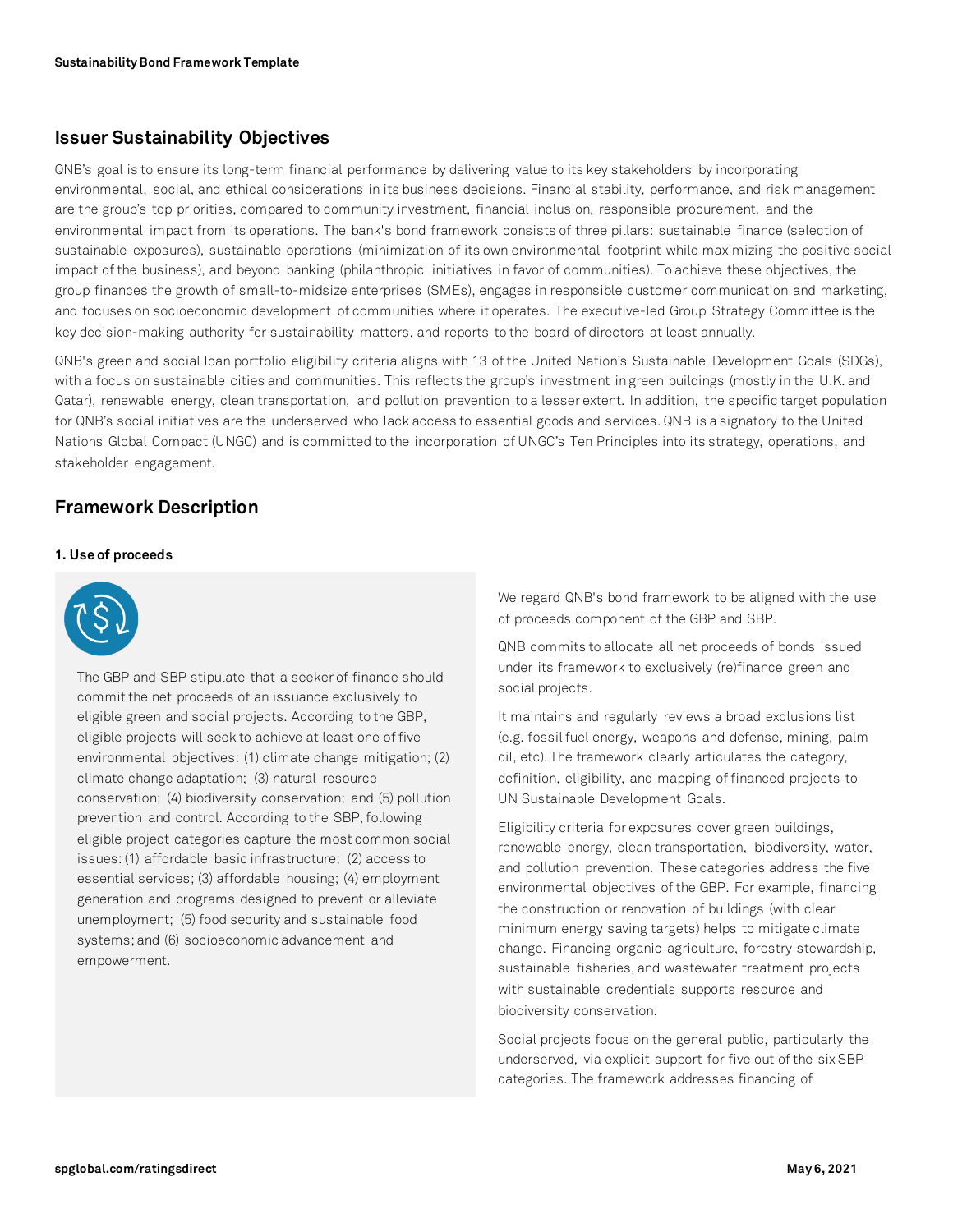sanitation, healthcare infrastructure, microfinance loans, social housing, and responses to the COVID-19 pandemic.

### **2. Process for project evaluation and selection**



To align with the second component of the GBP and SBP, a seeker of finance must explain the process by which eligible projects are selected, the related eligibility criteria applied to select those projects (including exclusionary criteria, if applicable), and the overall sustainability objectives that underpin the selection process.

We regard QNB's bond framework as aligned with the project evaluation and selection process of the GBP and SBP.

QNB's centralized GSSBC evaluates and selects exposures based on the eligibility criteria set in the framework, the bank's Environmental and Social Risk Management policy, and its Group Wholesale and Institutional Banking Credit Policy. This committee includes members of treasury, corporate and institutional banking; credit; risk;financial control; compliance (if necessary); and sustainability teams.

The framework explains the exclusionary and eligibility criteria of the green and social bond portfolio. QNB commits to invest in targeted projects and to provide corporate general purpose funding to pure play companies.

The GSSBC has clear responsibilities such as evaluation and selection of projects, monitoring allocation of net proceeds, documenting and reporting on the framework, reviewing the framework and eligibility criteria annually, and reviewing existing loans to ensure projects remain eligible to be included in the portfolio.

Eligibility criteria includes clear metrics for some exposure categories such as green buildings (e.g. external certifications) and renewable energy (e.g. energy intensity). QNB's public criteria for social projects are qualitative rather than quantitative.

#### **3. Management of proceeds**



The GBP and SBP require a seeker of finance to monitor the net proceeds of all outstanding green and social bond transactions. This includes appropriately tracking the proceeds and adjusting the balance of net proceeds to match allocations to eligible green and social projects. The GBP and SBP also require a seeker of finance to disclose to

QNB's bond framework is aligned with the management of proceeds contained in the GBP and SBP.

The bank will track proceeds identified as part of a green and social bond portfolio. The GSSBC monitors the use of proceeds of all green and social bonds issued by QNB on a quarterly basis. This includes tracking general-purpose pure play loans and assessing the impact reporting of these companies. If a loan or investment ceases to fulfil the eligibility criteria, the GSSBC will remove it from the green and social loan portfolio.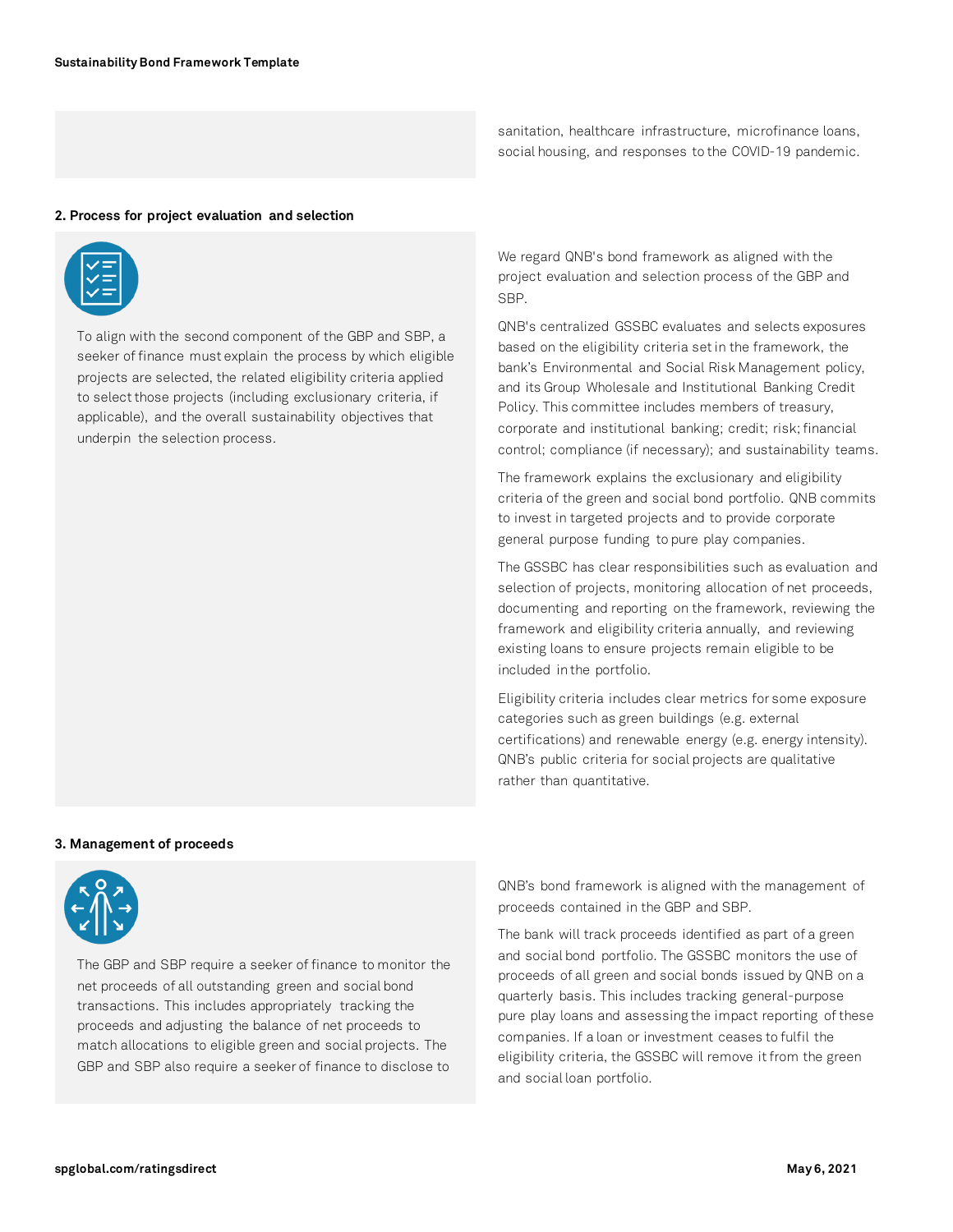investors the types of temporary placement they intend to use for unallocated proceeds.

#### **4. Reporting**



The GBP and SBP stipulate that a seeker of finance should report on the use of proceeds annually until full allocation. Information presented in the annual report must include a list of the projects that receive financing, a description of each project (including the amount allocated to each project), and their expected environmental and social impacts.

The bank will hold the unallocated net proceeds in cash or short-term liquid investments.

QNB's bond framework is aligned with the reporting expectations contained in the GBP and SBP because it commits to allocation and impact reporting on environmental and social considerations.

Allocation reporting will provide indicators such as the size of the eligible green and social loan portfolio, the total amount of proceeds allocated, the balance of unallocated proceeds, and the split between new financing and refinancing.

QNB will report on the environmental and social impact of projects funded with the proceeds of bonds issued under this framework. The bank has identified different categories of green and social projects and has proposed key performance indicators that may be used to measure the impact. These indicators include estimated reductions in green house gas emissions, areas certified for forests or organic farming, and the number of loans granted to support essential services.

QNB will align its environmental reporting with the International Capital Market Association's (ICMA) Harmonized Framework for Impact Reporting on a bestefforts basis. Social indicators are largely based on the number of loans granted, enrollment in training, and jobs provided/preserved.

Reports will be within one year from the date of bond issuance and annually thereafter on an aggregated portfolio (i.e. not individual project) basis. The reports will be publicly available on QNB's website. The coordination of external impact reporting is part of the GSSBC's core responsibilities.

### **Additional Features Of The Framework**

This section of the report provides additional information on whether the framework incorporates recommended aspects of the GBP and SBP and goes beyond minimum requirements. This section does not impact on our alignment opinion with the stated principles.

QNB's framework has a good level of transparency and disclosure, providing sufficient details for investors to understand the company's approach to green, social, and sustainability bonds. The framework has the following strengths: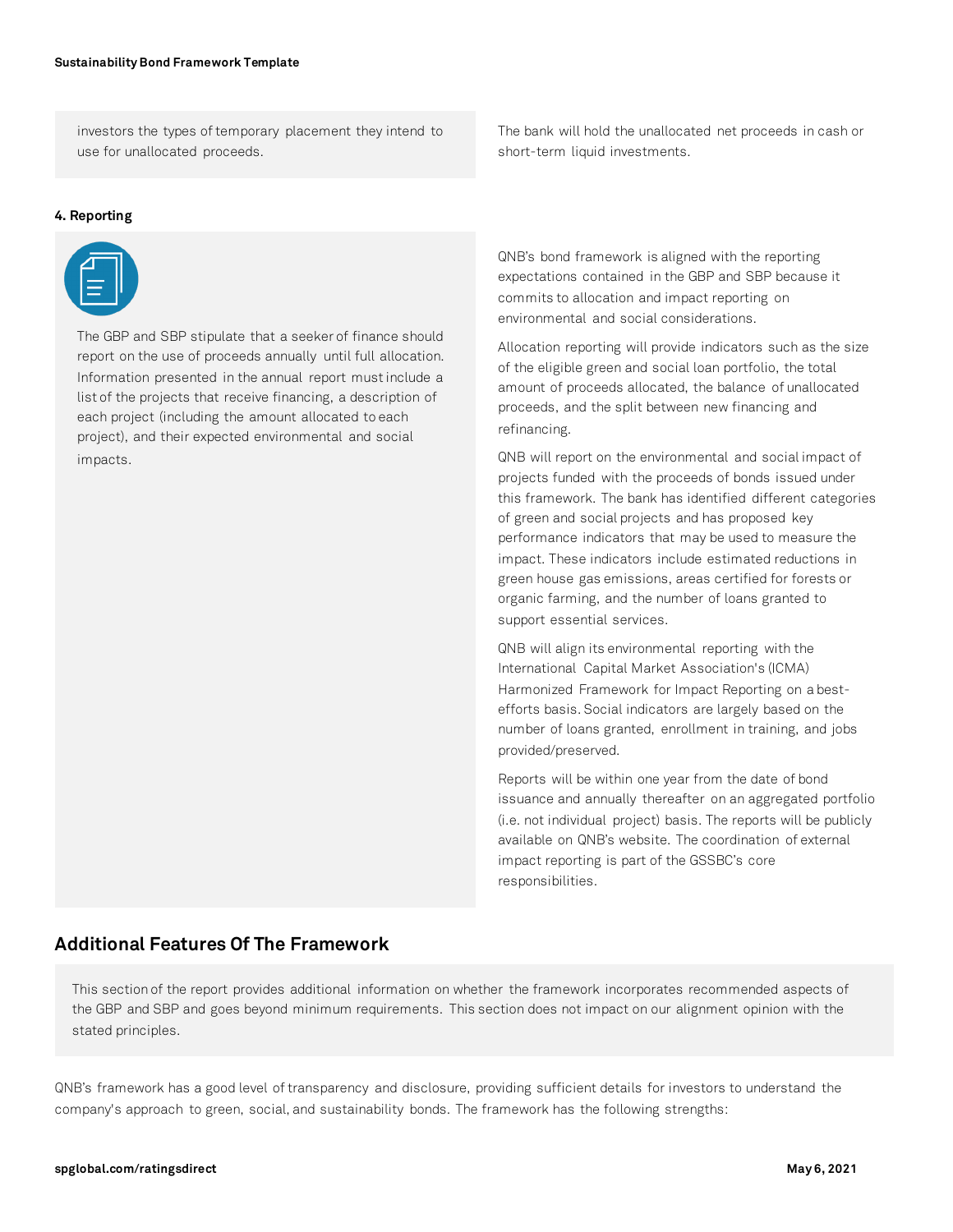- The exclusions list is comprehensive and is regularly reviewed.
- Eligibility categories align with the Climate Bonds Initiative taxonomy and the European Union taxonomy, where applicable.
- Eligibility criteria reference environmental standards and certifications such as: building standards (e.g. Leadership in Energy and Environmental Design (LEED), BREEAM, BCA Green Mark), forestry (e.g. Forestry Stewardship Council), and economically underperforming regions (defined by the United Nations Conference on Trade and Development).

QNB's framework has the following limitations:

The framework provides an assurance on the allocation of bond proceeds. For impact reports, it uses project-specific verification reports as part of its decision-making for investment and does not seek additional assurance.

### **Conclusion**

Based on our assessment of the contents of QNB's sustainability bond framework, we regard this framework as being aligned with the four components of the GBP and SBP, collectively referred to the Sustainability Bond Guidelines, given that the seeker of finance has committed to:

- − Allocate the full amount of the net proceeds to eligible green and social projects, as defined by the seeker of finance;
- − Use clear "green" and "social" criteria (as defined by the seeker of finance) to select projects for funding;
- − Manage and track proceeds; and
- − Regular reporting of the environmental and social impact and use of proceeds.

### **Mapping To The UN Sustainable Development Goals**

The SDGs were set up by the United Nations in 2015 and form an agenda for achieving sustainable development by 2030. We use the ICMA SDGs mapping for this part of the report. We acknowledge that the ICMA mapping does not provide an exhaustive list and ICMA recommends that each project category should be reviewed individually to map it to the relevant SDG.

QNB's green, social, and sustainability bond framework intends to contribute to the following SDGs:

### **Use of proceeds**

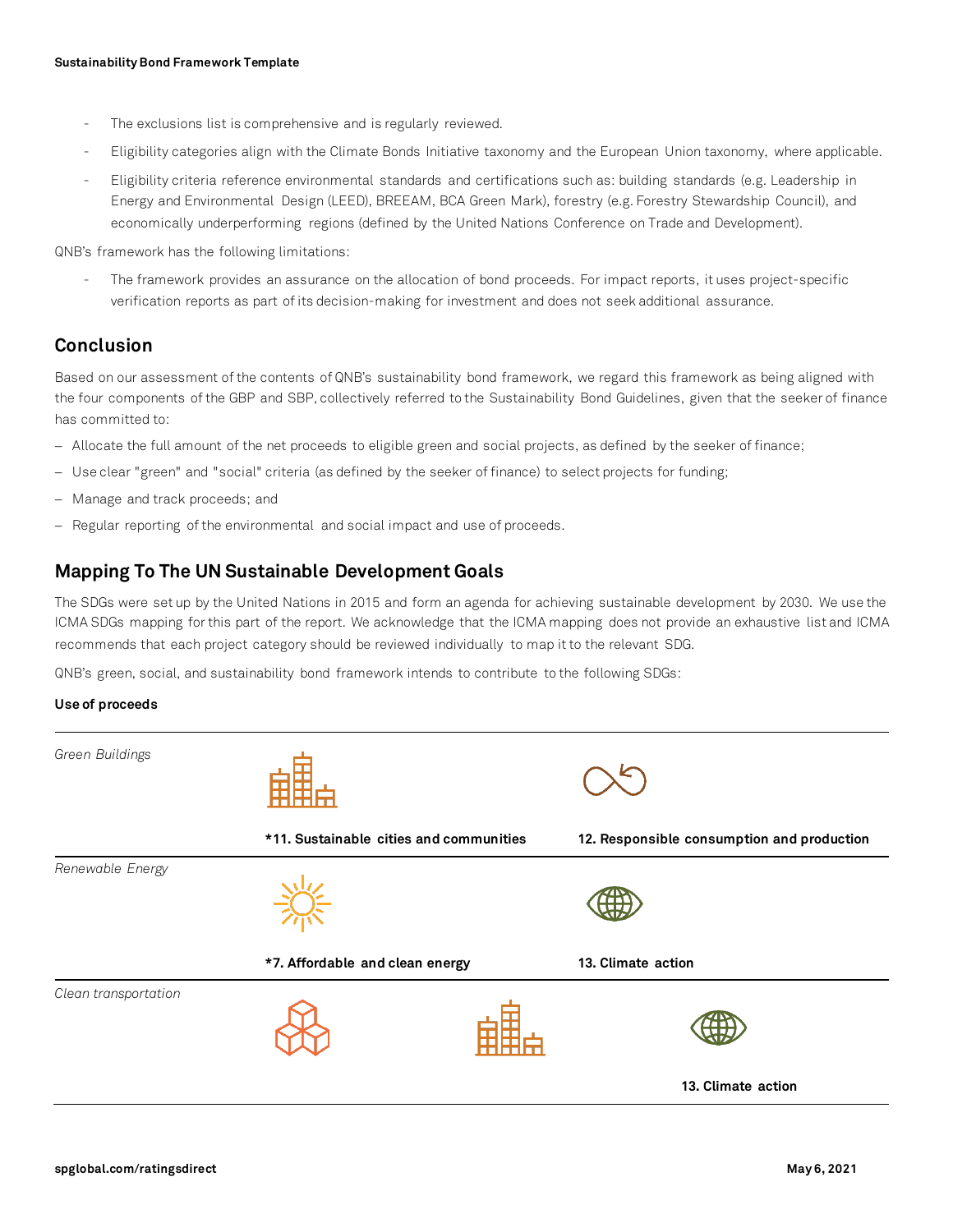### **Sustainability Bond Framework Template**

|                                                                                                             | 9. Industry, innovation, and<br>infrastructure | *11. Sustainable cities and<br>communities |                                                |
|-------------------------------------------------------------------------------------------------------------|------------------------------------------------|--------------------------------------------|------------------------------------------------|
| Energy Efficiency                                                                                           |                                                |                                            |                                                |
|                                                                                                             | *7. Affordable and clean energy                | 13. Climate action                         |                                                |
| Environmentally sustainable<br>management of living natural<br>resources and land                           |                                                |                                            |                                                |
|                                                                                                             | *14. Life below<br>water                       | *15. Life on land                          |                                                |
| Sustainable water and<br>wastewater management                                                              |                                                |                                            |                                                |
|                                                                                                             | *6. Clean water and sanitation                 |                                            |                                                |
| Pollution prevention and control                                                                            |                                                |                                            |                                                |
|                                                                                                             | 9. Industry, innovation, and<br>infrastructure | *11. Sustainable cities and<br>communities | *12. Responsible consumption<br>and production |
| Affordable basic infrastructure<br>(e.g. clean drinking water,<br>sewers, sanitation, transport,<br>energy) | *9. Industry, innovation, and infrastructure   |                                            | *11. Sustainable cities and communities        |
| Access to essential services                                                                                |                                                |                                            |                                                |
|                                                                                                             | *3. Good health and<br>well-being              | *4. Quality<br>education                   |                                                |
| Socio-economic advancement<br>and empowerment                                                               |                                                |                                            |                                                |
|                                                                                                             | *5. Gender equality                            | *10. Reduced<br>inequalities               |                                                |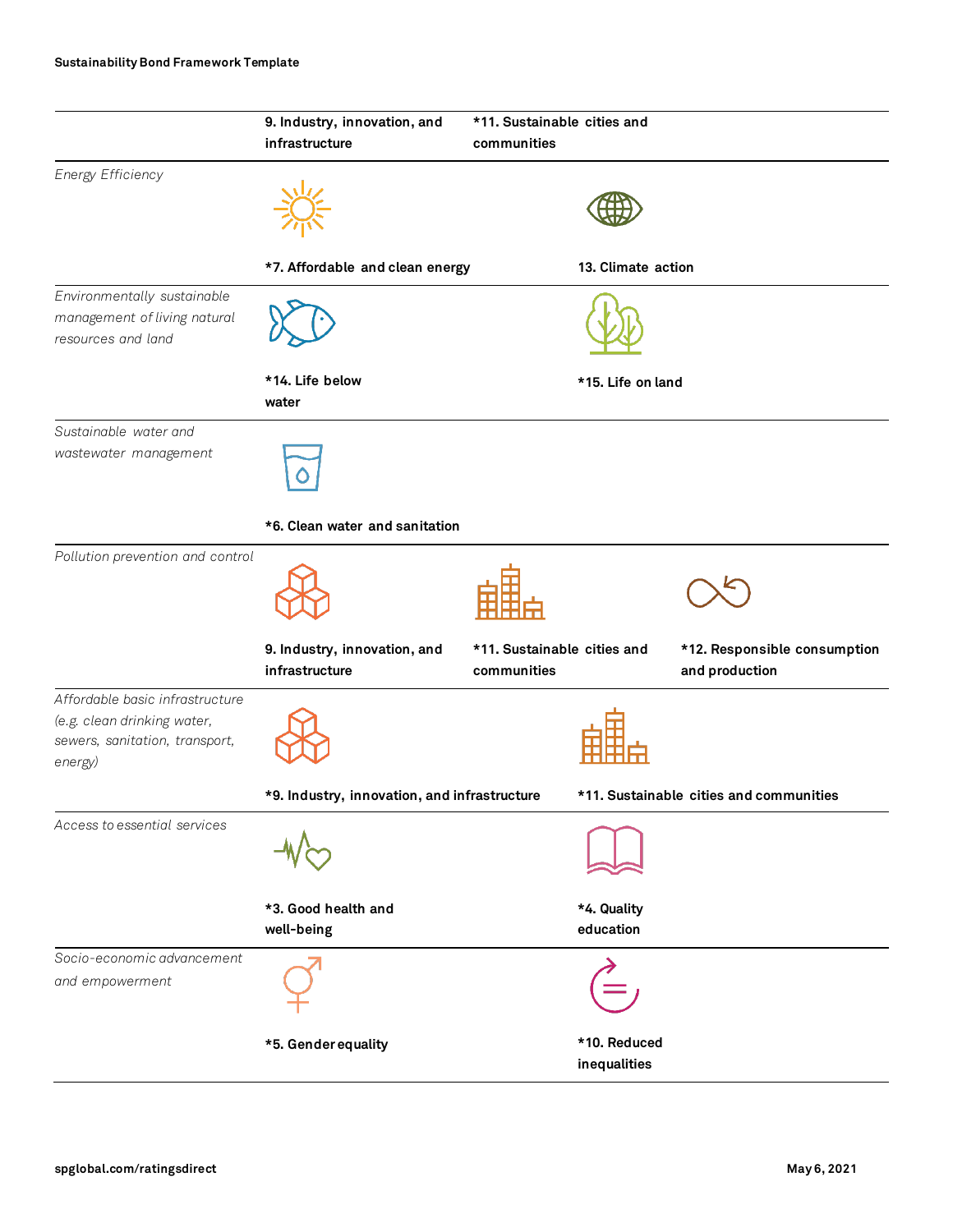*Affordable housing*



**\*11. Sustainable cities and communities** *Pandemic response*  $\sqrt{2}$ **3. Good health and 8. Decent work and well-being economic growth**

\*We could link the eligible project categories to those SDGs based on the ICMA mapping